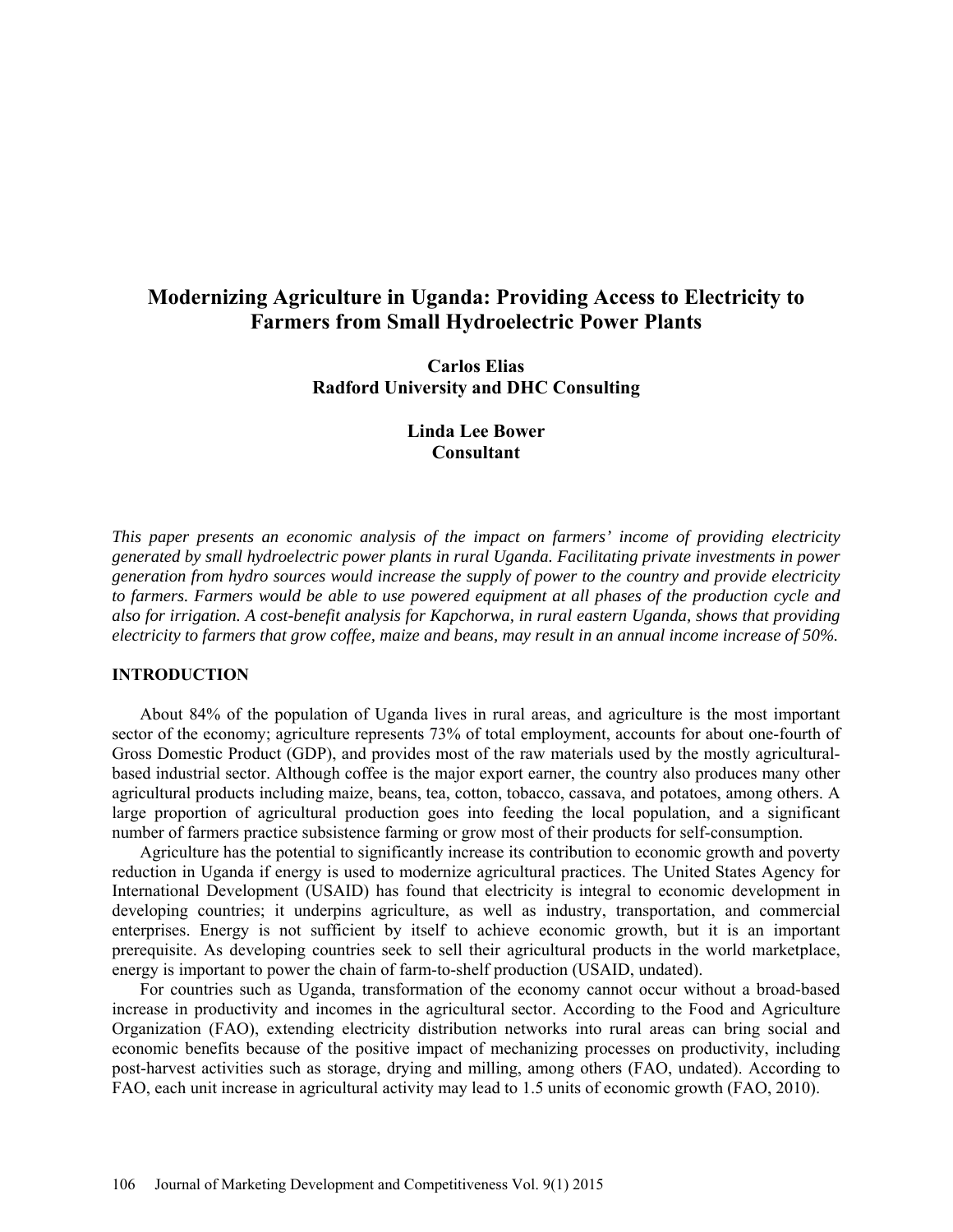Currently in Uganda, most post-harvest processes are done by hand. Because of the lack of adequate power in rural areas, farmers are forced to employ traditional, but inefficient, methods for drying, which in many cases result in high post-harvest losses. In addition to being inefficient, these traditional methods affect quality—such as discoloration and lack of uniformity—and result in lower prices. Further, improper or incomplete drying may leave moisture in the product, resulting in spoilage. The use of power equipment could make these procedures and processes more efficient, reduce losses in post-harvest handling, increase productivity, and yield a superior product with higher market value. Simple, inexpensive electric equipment is available, and in some cases farmers can even build their own (Hassan, 2007). Electricity supplied to farmers would also allow for modern irrigation practices with an impact on output and productivity. Irrigation has proven its potential to increase levels of agricultural productivity, and the returns on investment in irrigation are high, not only in terms of greater production of exportquality produce, but also in terms of greater food security (Svendsen, 2009).

However, the supply of electricity in Uganda is insufficient to meet the demand for all uses, in spite of abundant opportunities for power generation from hydro sources. The vast majority of potential sites for building hydroelectric power plants are located in mountainous rural areas that also produce the majority of agricultural goods, especially coffee for export. Uganda's ample potential for generating electricity from water can play a significant role in economic growth and development. Uganda possesses potential hydropower estimated at 3000MW, but less than 10% is being exploited (Federation of Universities, undated).

Within this context, this paper makes a contribution by presenting the economic analysis of the impact, on farmers' income, of supplying electricity to farmers in Kapchorwa, a rural region in eastern Uganda. The paper focuses on the most common crops produced in this region: coffee, maize, and beans. Mechanization offers significant opportunities for increasing productivity for these crops.

The following section presents the estimates of the impact on the production of coffee, beans and maize of the provision of electricity for mechanizing agricultural processes and for irrigation in Kapchorwa, Uganda.

This paper is informed from a consultancy that the authors performed for USAID Uganda to analyze the costs and benefits of adding local distribution of electricity from small hydropower projects to farmers in rural areas. The objective of the project was to prepare a cost-benefit analysis (CBA) to estimate the economic rate of return, among other parameters used for project analysis and selection, for selected small hydropower generation projects that may be included in USAID's Feed the Future "Power for Rural Livelihood Activity." The authors thank USAID for the support provided for the preparation of this paper.

# **CASE STUDY: POTENTIAL IMPACT OF PROVIDING ELECTRICITY TO FARMERS IN KAPCHORWA**

The estimates presented in this paper were prepared assuming that farmers in Kapchorwa receive electricity and use it to mechanize post-harvest practices and for irrigation. Kacofa, the main farmers' cooperative in the Kapchorwa region, was selected for the analysis because of their stated goal to develop commercial farming using modern technologies that require electricity.

Kacofa membership includes 6,300 farmers, representing about one-third of all farmers in the Kapchorwa area. Kacofa was established in 1999, and its activities and assets have significantly grown since then. Currently the association has a facility with offices, a licensed warehouse, machinery, and demo plots to experiment with various crops. Kacofa members receive technical assistance to improve production practices, and they must meet standards. Kacofa also plays a central role in marketing agricultural goods. The Kacofa warehouse is equipped to clean, dry, and sack maize, and then store it for future sales. In addition to the main warehouse, Kacofa has five depot centers and over 30 small producer centers.

Kacofa's exemplary practices have received international recognition, and it is seen as a Center of Excellence where other farmers come to learn. Its driving vision is to transform the practices of its members from subsistence agriculture to profitable and sustainable income from commercial farming. Its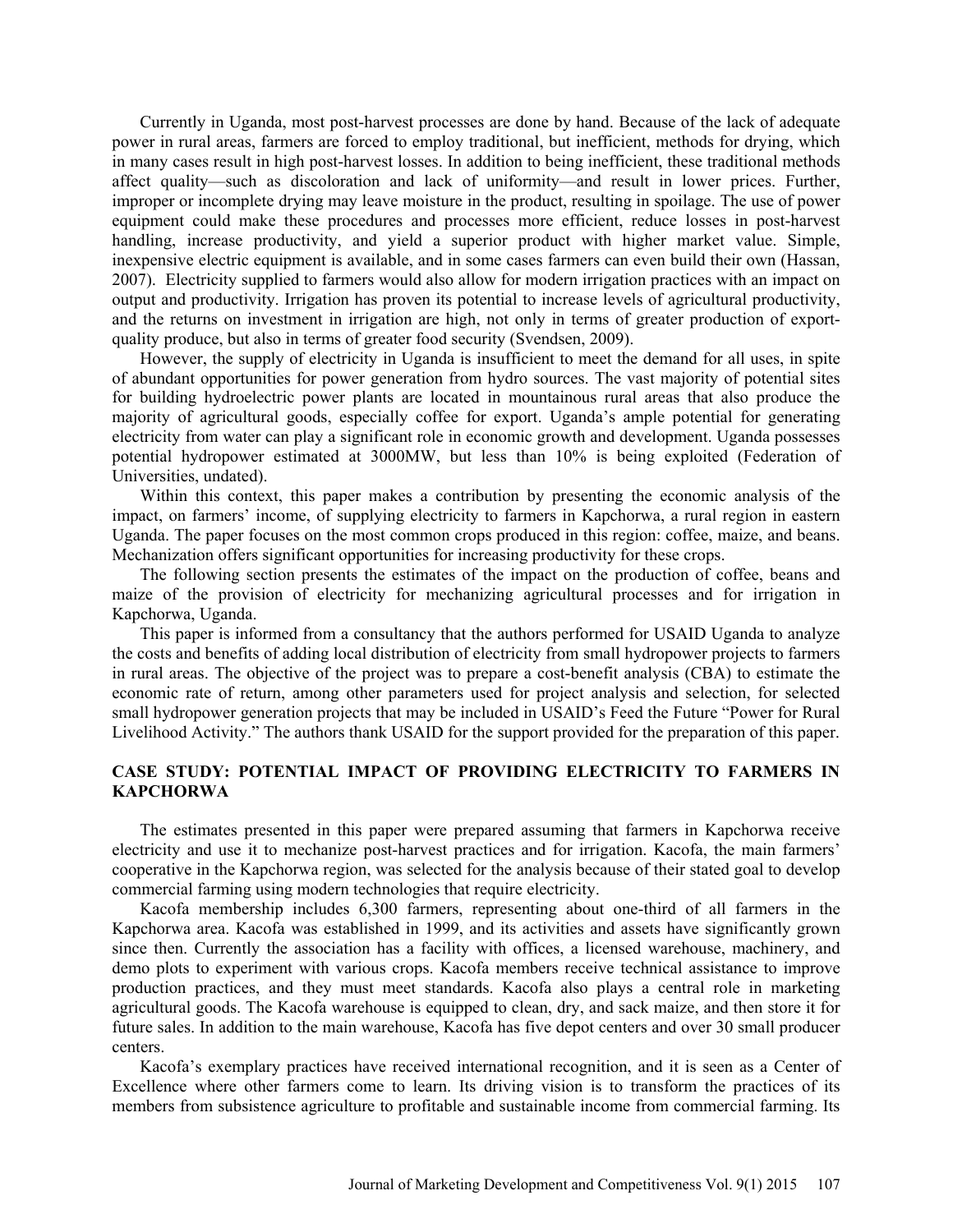mission is to support farmers in the production of viable agricultural commodities that meet the demands of a competitive market. Among its achievements, Kacofa has increased household earnings, but many challenges remain (Wilson, 2013).

Kacofa would benefit from reliable access to electricity to increase efficiency and to add value by processing higher-value products. Of particular interest to Kacofa is irrigation, which would enable farmers to increase production by delinking planting seasons from rainy seasons, expanding cultivated acreage, and diversifying into higher-value crops. Further, if a reservoir were created, it could be stocked with fish to provide needed protein for the population.

### **Impact of Access to Electricity on Coffee, Beans and Maize in Kapchorwa**

Currently, few farmers use powered equipment, with the exception of the drying facility for maize at Kacofa headquarters in Kapchorwa, which is powered by a diesel generator. This facility offers services of cleaning, drying and packing maize, but the cost of running the diesel generator is high, and not all farmers can afford to buy the service. Throughout the Kapchorwa region, electric equipment is not available for facilitating post-harvest activities of coffee, beans or other crops, and electric equipment is not used at any other stage of the agricultural cycle.

#### **Coffee**

The biggest impact of electricity on increasing productivity would be in post-harvest processing. The quality and price of coffee depends on post-harvest practices, and in particular on the timing of harvest and pulping (the process to extract the coffee bean from the cherry). Currently, pulping is done with handoperated pulpers, which are shared by farmers. The hand-operated pulper is slow and inefficient, and it results in significant losses. Moreover, because hand-operated pulpers are slow, farmers may have to wait two or three days after harvesting the cherries, by which time their cherries begin to rot. Delays in pulping have a large impact on price because the resulting product is of lower quality. Between the inefficiency of the machine and the cherries that rot while waiting to be pulped, Kacofa estimates losses between 20% and 50% of the total harvest. Electric pulping machines could process the coffee much faster, reducing waste.

After pulping, the coffee is dried. Currently, it is usually dried on the ground under the sun, resulting in additional losses of about 2%, according to Kacofa estimates. Additional costs are related to drying coffee outside, as it needs to be brought under a roof when it rains, and set it out again when the sun comes out. Electric drying machines would enable faster and more efficient drying of coffee.

#### **Beans**

Electricity can have a significant positive impact on beans during the growing phase: irrigation, enabled by electricity, would allow for more crops per year. Currently, beans are planted based on the rainy season, which results in two annual crops: from March to June or July and from August to December. With irrigation, farmers would be able to plant three or four times in a year. At lower altitudes the growing time is shorter, offering the potential for additional growing seasons for beans. In addition, the acreage for beans could be expanded with irrigated land.

During harvest, beans are left out to dry in the field; or, if they are not quite ready but rains are coming, the plants may be uprooted and hung in a shed to dry. Of the three crops under discussion, beans suffer the greatest losses during harvest, which Kacofa estimates at about 15%. Additional losses during drying are also significant, due to rain and rot.

To remove the beans, pods are beaten and then winnowed. This process is inefficient and causes losses, as beans are broken and damaged during the beating. Machines could be used for threshing beans, resulting in a better quality product and lower losses.

Finally, another source of income loss is related to the timing of harvesting for farmers and the low prices that they get. Because all farmers are harvesting at the same time, prices tend to be depressed immediately after harvest. If farmers had access to cold storage, they could store their product and sell fresh beans over time, ensuring better prices.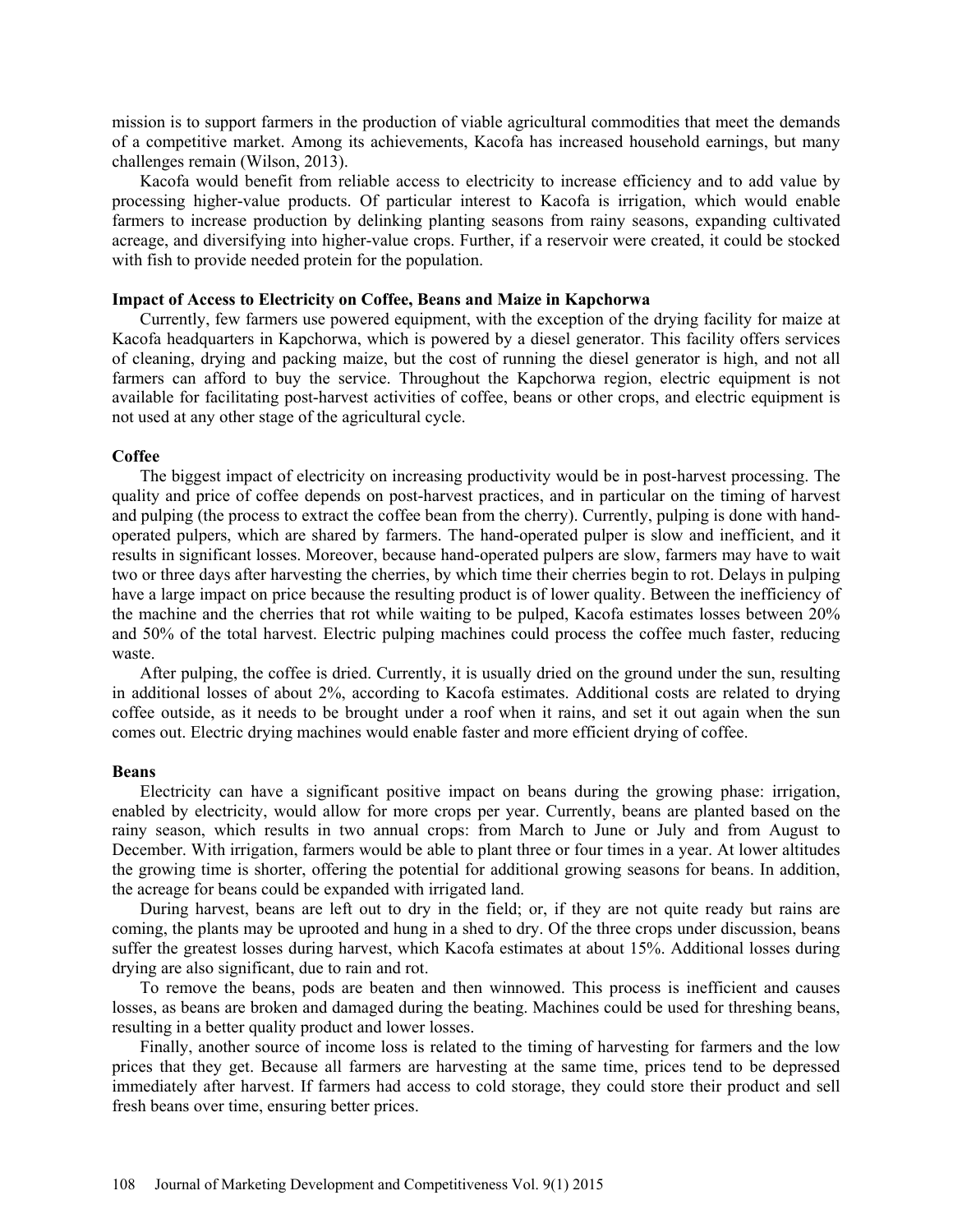#### **Maize**

Maize is planted in mid-March or April and is harvested in October-November. Maize may be harvested in three months in the lower belt of Kapchorwa, but a second crop is not possible because of lack of rain. With irrigation, however, farmers would be able to plant a second crop and possibly a third. Thus, electricity and irrigation could have a substantial impact on maize production.

Harvesting is still done manually: one person goes among the stalks cutting off the ears, and another person gathers them. Losses occur at this stage because the gatherer may miss ears on the ground, amounting to about 5%, according to Kacofa.

The farmers put the harvested maize in an aerated crib until it is ready to sell. According to Kacofa, losses are about 2% during this step of the process. The kernels are removed manually from the cob and are taken to market. Electricity could be used in drying and threshing.

If farmers could do their own milling, they could also add value to their product. However, only diesel-operated mills are available, but they are not satisfactory because the price of the process is high, and in many cases the maize gets contaminated with diesel.

#### **Theoretical Economic Impact**

Figure 1 shows the production possibilities frontier for agricultural production based on two factors of production, labor shown on the vertical axis and capital on the horizontal axis. The line  $TT<sup>1</sup>$  shows the initial production possibilities frontier; in this example, any point on this line shows the maximum agricultural production resulting from the combination of labor and capital—i.e. the combination of  $Q(L1)$  and  $Q(K1)$  result in the maximum production at point 1. When electricity is distributed to farmers, they will be able to increase overall production related to the use of equipment at all stages of the agricultural production cycle. The production possibilities frontier would expand out to  $TT^2$ , indicating that more production is now possible related to the increase in capital.





Source: Authors' construction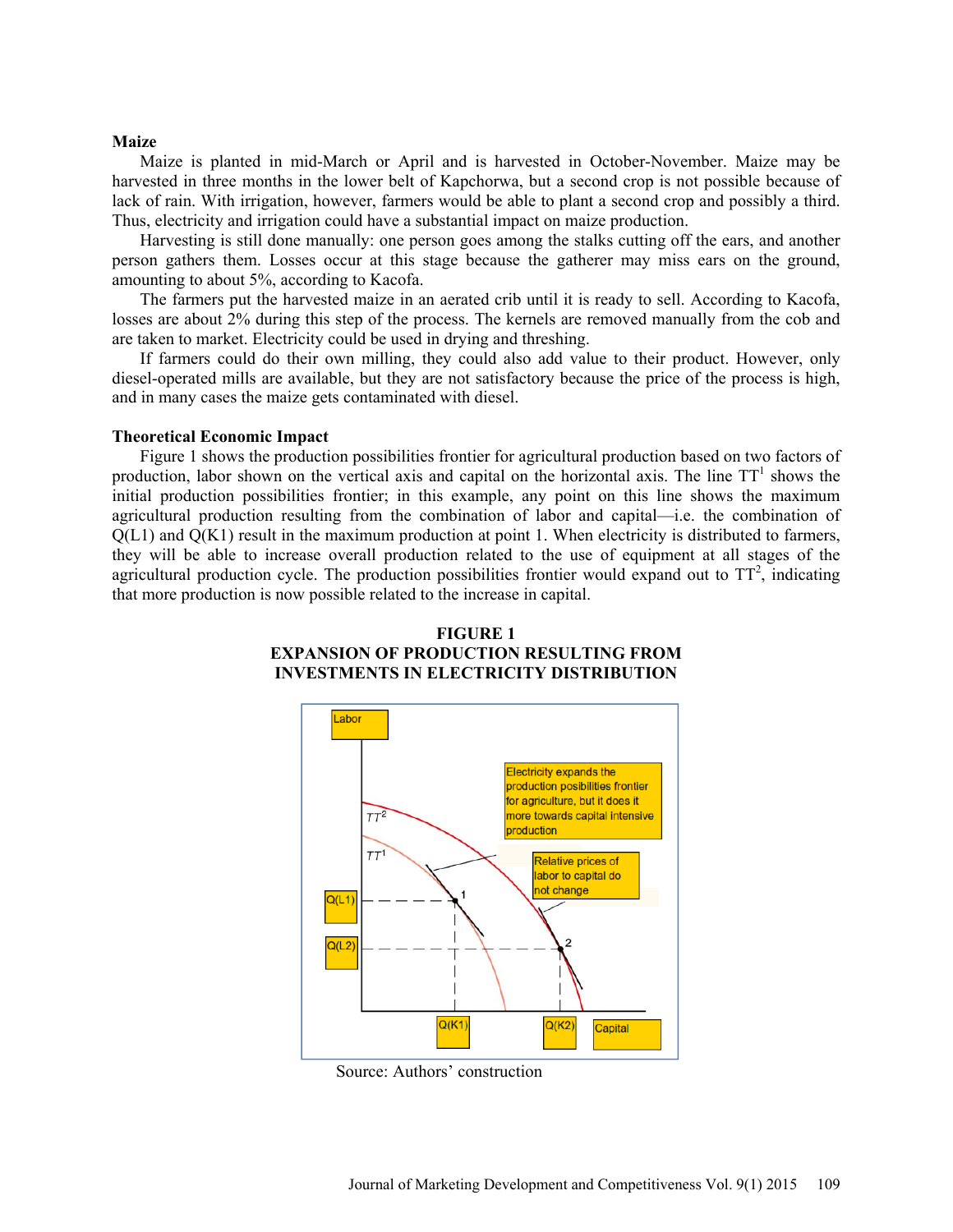It is worth noting that labor as a factor of production also expands: This is related to the fact that additional production would require additional labor as the agriculture frontier expands, but also it is worth noting that the expansion of the production possibilities frontier is biased towards capital. Relative prices of labor to capital would change as capital becomes relatively less expensive than labor.

Figure 2 shows graphically the impact of changes in relative prices. At point 1, the relative price of labor to capital results in using  $Q(L1)$  units of labor and  $Q(K1)$  units of capital. When electricity is produced by hydroelectric power and distributed to farmers, the relative price of labor with respect to capital will increase. Because of the changes in relative prices, the equilibrium point moves from 1 to 2 at the new level of relative prices. The final effect of distributing electricity to farmers may be an overall increase in the demand for both factors of production, or a bias towards substituting labor for capital. Given that prices of labor are very low compared to those of capital in rural Uganda, the most likely final output would be an increase in demand for both factors, or minimal displacement of labor for capital.





Source: Authors' construction.

### **Estimating the Impact of Providing Electricity to Farmers in Kacofa**

Providing electricity would benefit farmers in the following ways:

- *Scenario A*: The initial impact: reducing post-harvest losses and increasing yields and quality of coffee, maize and beans;
- *Scenario B:* The impact from increasing the number of growing seasons per year when irrigated water is available;
- *Scenario C:* Expanding the agricultural frontier by expanding acreage under cultivation when irrigated water is available.

Costs included in the analysis are:

- Investing in the infrastructure necessary for the distribution network to farmers,
- Estimating operating and maintenance costs of the distribution network to farmers,
- Estimating costs of connections and meters to farmers,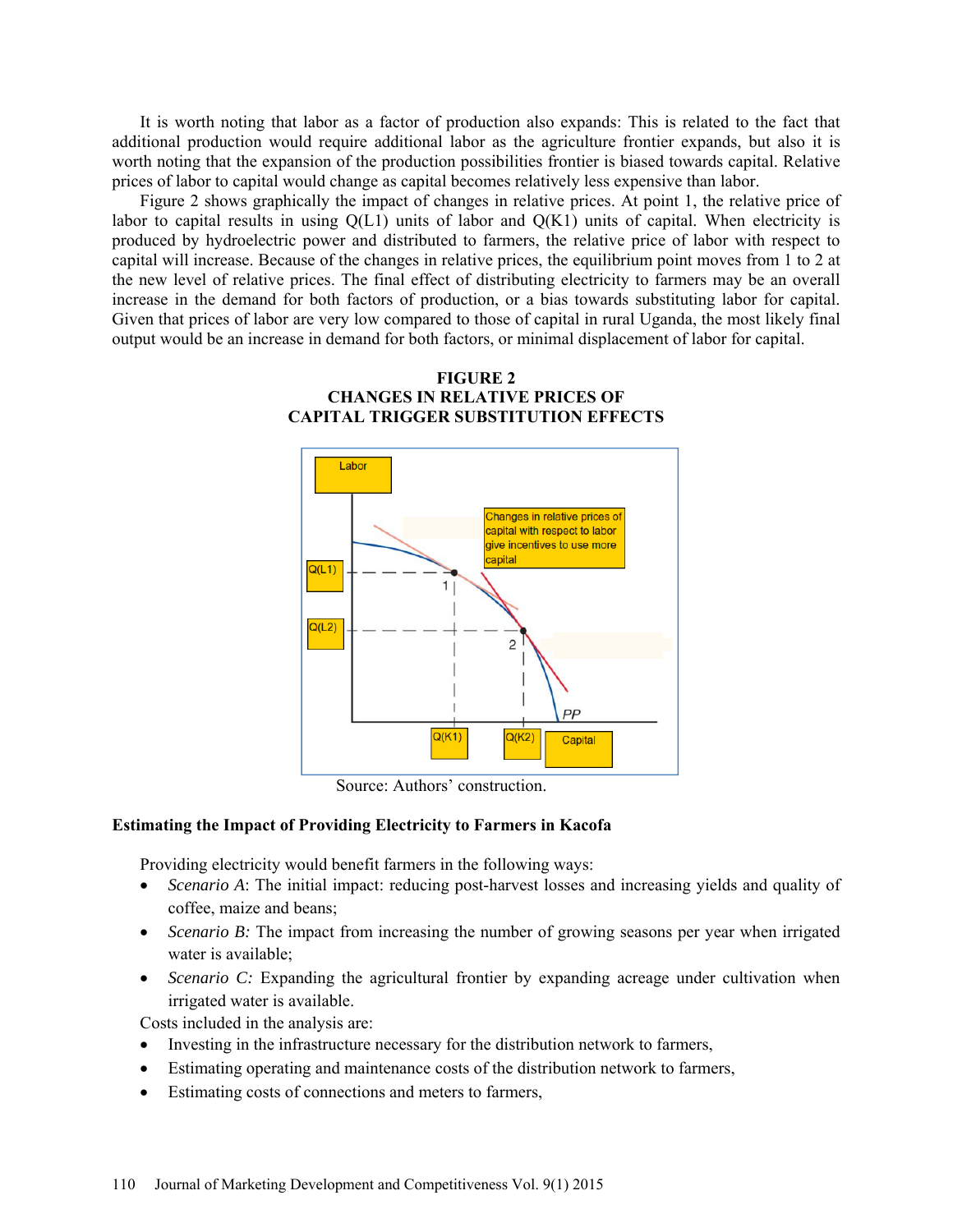- Estimating the investment by farmers in equipment,
- Estimating the demand for electricity and cost of using equipment,
- Estimating costs of agricultural production,
- Estimating distribution charges.

Benefits included in the analysis are:

- The subsidy that government provides for the expansion of the distribution network in rural areas of Uganda (In Uganda the Rural Electricity Authority (REA) subsidizes the expansion of electricity distribution networks in rural areas. In addition, USAID also indicated an interest in subsidizing some of the costs of the project, such as household connections),
- The impact of reducing losses,
- The impact of increasing prices and yields,
- The impact of increasing the annual number of growing seasons,
- The impact of expanding the agricultural frontier.

It is important to note that this analysis excludes the costs and benefits of building the hydroelectric power plant. This was done because government provides large incentives for the construction and operation of small hydroelectric power plants, such as the one that would provide electricity to Kapchorwa farmers. These incentives guarantee a 15% return over investment by providing long-term purchase agreements at defined prices for all the electricity produced and sold to the transmission grid. Because the financial feasibility of building the small hydroelectric power plant is guaranteed, this analysis focuses solely on the impact of selling electricity to farmers. It is noted that Kacofa may be interested in partnering with potential private sector investors to build a hydroelectric power plant in Kapchorwa.

# **RESULTS**

# **Annual Impact**

The annual impact of providing electricity in Kapchorwa for farmers would be measured in increased production and productivity of coffee, maize and beans. According to Kacofa leadership and their technical staff, and as previously noted, the benefits of farmers' access to electricity would be:

- Electricity would result in a significant reduction of post-harvest losses, especially of coffee, and would result in increases of productivity and quality of coffee, maize and beans.
- The power generation project in Kapchorwa is intimately linked to providing irrigation to Kacofa members, and irrigation would allow farmers to increase the number of planting seasons per year of maize (from one to two) and beans (from two to five).
- The project would result in the expansion of acreage under cultivation: Kacofa members own about 5,000 acres of land that are not currently cultivated, but that could be cultivated in the future if water from irrigation were available.

The combined impact of all factors: reducing losses, increasing yields and prices, increasing planting seasons, and expanding the agricultural frontier, is large and positive. Table 1 shows that farmers could potentially earn an additional US\$5.5 million per year, a 50% increase.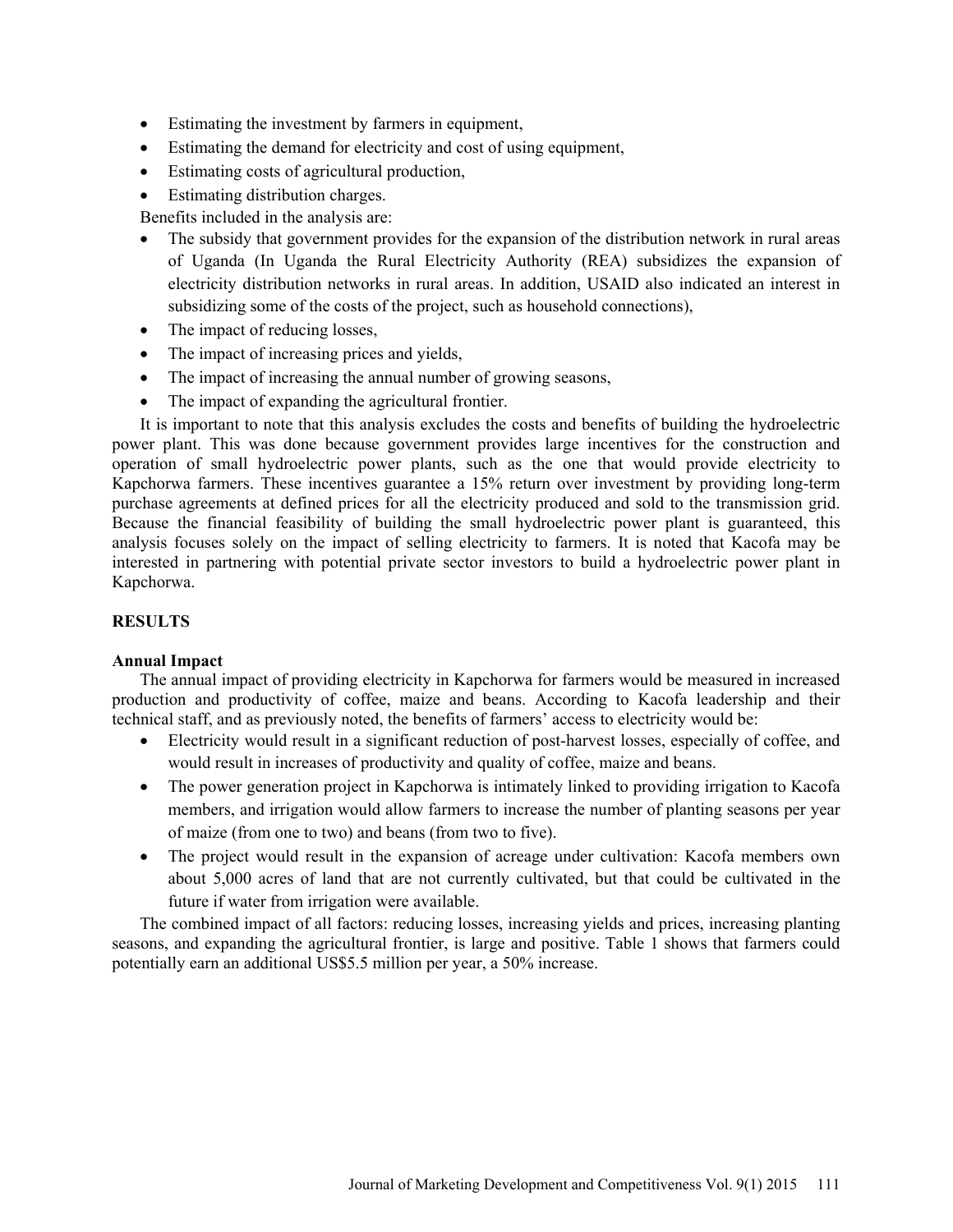### **TABLE 1 TOTAL CUMULATIVE IMPACT OF THE PROJECT ON KACOFA FARMERS' REVENUES**

|        | Land                                                  | Total<br>farmers'<br>revenues<br>status quo<br>(US\$) | Cumulative additional farmers' revenues<br>resulting from the project in US\$ per year |                                  |                                    |                                       |                                              |
|--------|-------------------------------------------------------|-------------------------------------------------------|----------------------------------------------------------------------------------------|----------------------------------|------------------------------------|---------------------------------------|----------------------------------------------|
|        | dedicated to<br>agricultural<br>production<br>(acres) |                                                       | Reducing<br>losses                                                                     | Increasing<br>growing<br>seasons | Increasing<br>prices and<br>yields | Expanding<br>agricultural<br>frontier | Total<br>gains from<br>the project<br>(US\$) |
| Coffee | 3,600                                                 | 306,073                                               | 274,681                                                                                | none                             | none                               | 218,001                               | 492,681                                      |
| Maize  | 10,800                                                | 10,111,336                                            | 63,064                                                                                 | 2,522,579                        | 391,000                            | 700,716                               | 3,677,359                                    |
| Beans  | 1,080                                                 | 721,457                                               | 67,269                                                                                 | 1,009,031                        | 104,267                            | 186,858                               | 1,367,424                                    |
| Total  | 15,480                                                | 11,138,866                                            | 405,014                                                                                | 3,531,610                        | 495,266                            | 1,105,575                             | 5,537,465                                    |

Source: Authors' estimates based on information collected in Kacofa, Kapchorwa, September 2013.

The largest impact of the project on the revenues of farmers is in coffee, followed by beans and maize, as seen in Table 2. If the irrigation component is included, then the potential revenues of farmers could increase up to 50%. Overall benefits, assuming that current distribution of land dedicated to coffee, maize and beans does not change, would be largest for beans, followed by coffee and maize.

**TABLE 2 PERCENTAGE INCREASE IN KACOFA FARMERS' INCOME** 

|        | Reducing<br>losses | Increasing<br>the number<br>of growing<br>seasons | Increasing<br>prices and<br>yields | Expanding<br>agricultural<br>frontier | Total<br>gains<br>from<br>the<br>project |
|--------|--------------------|---------------------------------------------------|------------------------------------|---------------------------------------|------------------------------------------|
| Coffee | 90%                | $0\%$                                             | $0\%$                              | 71%                                   | 161%                                     |
| Maize  | $1\%$              | 25%                                               | 4%                                 | 7%                                    | 36%                                      |
| Beans  | 9%                 | 140%                                              | 14%                                | 26%                                   | 190%                                     |
| Total  | $4\%$              | 32%                                               | 4%                                 | 10%                                   | 50%                                      |

Source: Authors' estimates based on information collected in Kacofa, Kapchorwa, September 2013.

### **30-Year Impact.**

This presents the 30-year impact of providing electricity to farmers. The methodology used is the standard cost/benefit analysis (Jenkins, 2013). Figure 3 shows the net cash flow generated by providing electricity to farmers in Kapchorwa. The horizontal axis represents years, and the vertical axis total annual income, in constant US dollars, related to the reduction of losses and increases in prices and yields, the added impact of increasing the number of planting seasons, and finally the impact of expanding the agricultural frontier.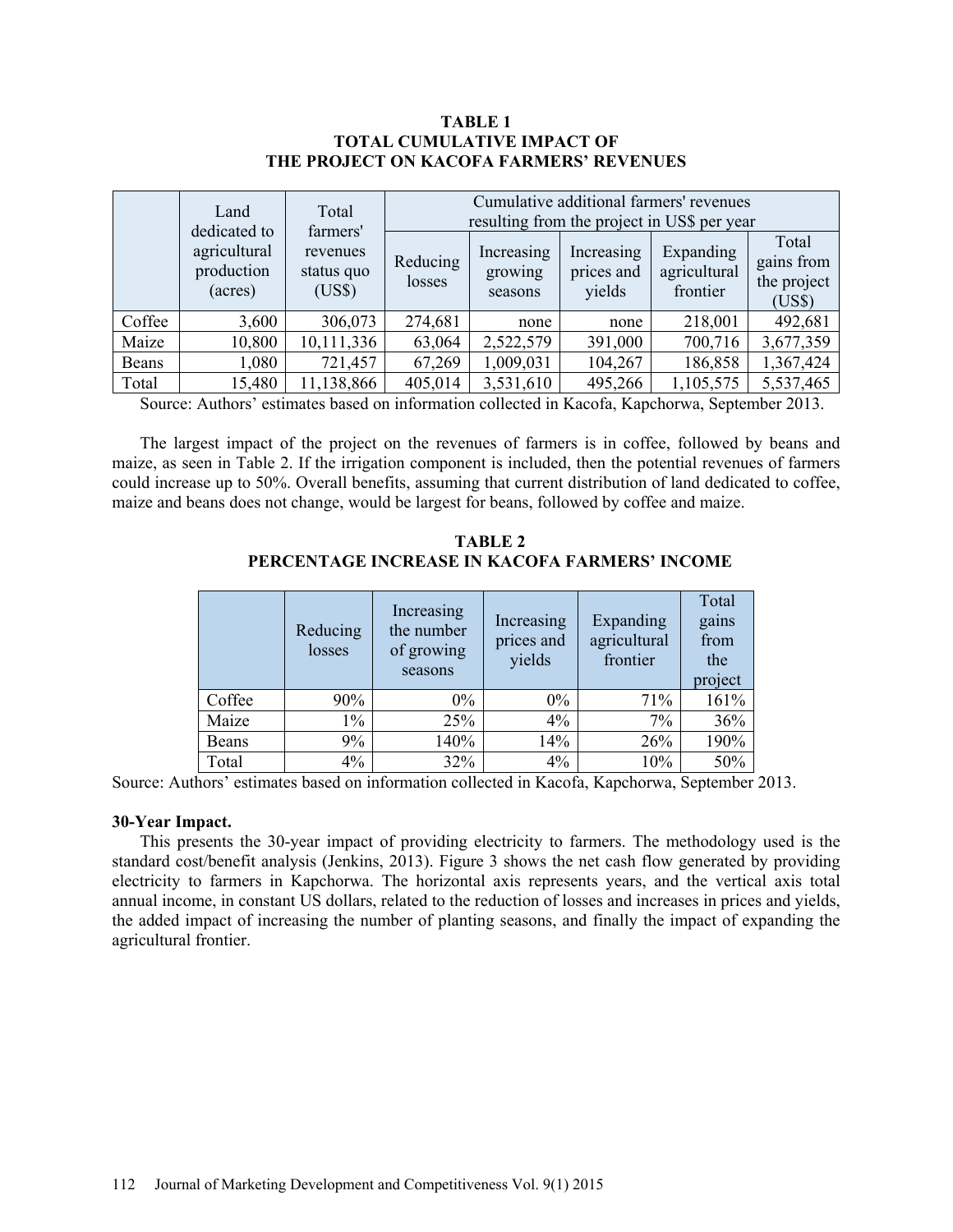

**FIGURE 3 INCREMENTAL INCOME OF FARMERS IN KAPCHORWA, US\$ 2013** 

Source: Authors' estimates

Table 3 presents the net present value of providing electricity to farmers in Kapchorwa, which in all cases is positive.

| <b>TABLE 3</b>                                               |  |  |  |  |  |  |  |
|--------------------------------------------------------------|--|--|--|--|--|--|--|
| <b>MAIN RESULTS OF THE CBA, NET PRESENT VALUE, US\$ 2013</b> |  |  |  |  |  |  |  |

| Net Present Value of providing electricity to farmers in Kapchorwa | <b>US\$ 2013</b> |
|--------------------------------------------------------------------|------------------|
| Scenario A (losses reduction, increases in prices and yields)      | 765,550          |
| Scenario B $(A+$ irrigation)                                       | 7,415,576        |
| Scenario C (B + expansion of the agricultural frontier)            | 10,024,738       |
| Course Authors' octimates                                          |                  |

Source: Authors' estimates

A sensitivity analysis was performed to test the robustness of these preliminary results and applying them to the three scenarios (A, B, and C) discussed above. The sensitivity analysis included lowering the expected benefits or increasing the costs related to the assumptions on production and productivity improvements that would result from the provision of electricity to farmers; the subsidies provided to the project by government; the electricity tariff schedule; and the cost of operations and maintenance of the distribution network. The results remained positive in all but the most extreme changes.

# **CONCLUSIONS**

The analysis presented in this paper highlights the positive impact of providing electricity to farmers in rural Uganda. The main finding is that stable power supply to rural areas in Uganda may have a large and positive direct impact on farmers' income, private sector expansion, and overall well-being, and indirectly on households and non-agriculture businesses.